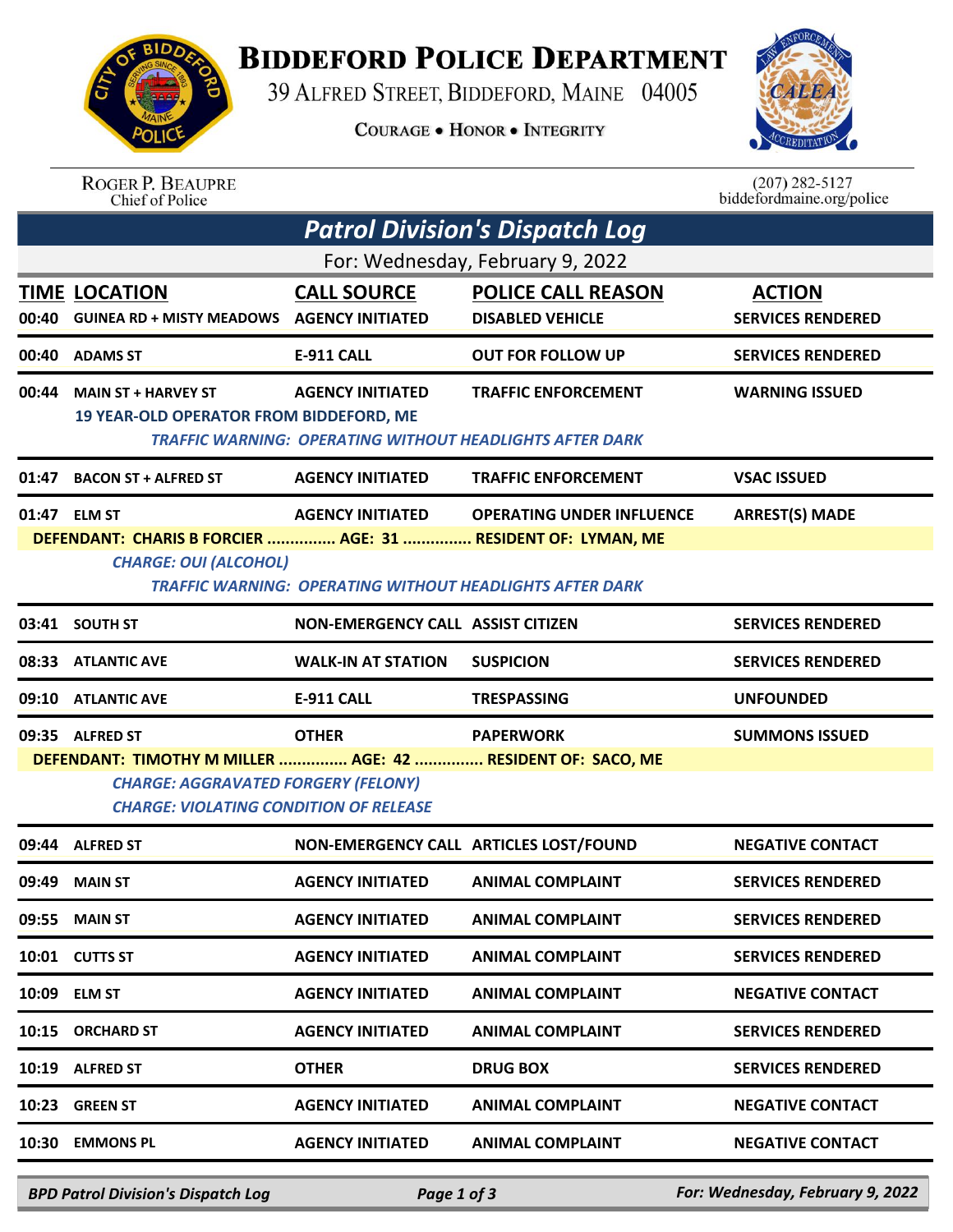|                                                                                                                                                                                                                                                                                                                        | <b>TIME LOCATION</b><br>10:58 ELM ST                                                 | <b>CALL SOURCE</b><br>NON-EMERGENCY CALL DISTURBANCE / NOISE | <b>POLICE CALL REASON</b>                                                                                           | <b>ACTION</b><br><b>WARNING ISSUED</b> |  |  |  |
|------------------------------------------------------------------------------------------------------------------------------------------------------------------------------------------------------------------------------------------------------------------------------------------------------------------------|--------------------------------------------------------------------------------------|--------------------------------------------------------------|---------------------------------------------------------------------------------------------------------------------|----------------------------------------|--|--|--|
|                                                                                                                                                                                                                                                                                                                        | 11:00 GUINEA RD                                                                      | <b>E-911 CALL</b>                                            | 911 MISUSE                                                                                                          | <b>SERVICES RENDERED</b>               |  |  |  |
|                                                                                                                                                                                                                                                                                                                        | 11:01 MAY ST                                                                         | <b>WALK-IN AT STATION</b>                                    | <b>CIVIL COMPLAINT</b>                                                                                              | <b>SERVICES RENDERED</b>               |  |  |  |
| 11:34 ZEKES                                                                                                                                                                                                                                                                                                            |                                                                                      | <b>NON-EMERGENCY CALL PAPERWORK</b>                          |                                                                                                                     | <b>PAPERWORK NOT SERVED</b>            |  |  |  |
| 11:44 MAPLEWOOD AVE<br><b>FIGHTS</b><br><b>SUMMONS ISSUED</b><br><b>AGENCY INITIATED</b><br>DEFENDANT: JUVENILE - C  AGE: 16  RESIDENT OF: BIDDEFORD, ME<br><b>CHARGE: DISORDERLY CONDUCT, FIGHTING</b><br>DEFENDANT: JUVENILE - V  AGE: 15  RESIDENT OF: BIDDEFORD, ME<br><b>CHARGE: DISORDERLY CONDUCT, FIGHTING</b> |                                                                                      |                                                              |                                                                                                                     |                                        |  |  |  |
|                                                                                                                                                                                                                                                                                                                        | 11:46 ALFRED ST                                                                      | <b>AGENCY INITIATED</b>                                      | <b>PAPERWORK</b>                                                                                                    | <b>PAPERWORK NOT SERVED</b>            |  |  |  |
|                                                                                                                                                                                                                                                                                                                        | 12:00 ALFRED RD, LYMAN, ME                                                           | <b>E-911 CALL</b>                                            | <b>BOLO</b>                                                                                                         | <b>NEGATIVE CONTACT</b>                |  |  |  |
|                                                                                                                                                                                                                                                                                                                        | 12:01 PEARL ST                                                                       | <b>AGENCY INITIATED</b>                                      | <b>PAPERWORK</b>                                                                                                    | <b>REFERRED OTHER AGENCY</b>           |  |  |  |
|                                                                                                                                                                                                                                                                                                                        | 12:03 ELM ST                                                                         | <b>E-911 CALL</b>                                            | <b>VEHICLE CRASH - POLICE ONLY</b>                                                                                  | <b>STATE FORM TAKEN</b>                |  |  |  |
|                                                                                                                                                                                                                                                                                                                        | 12:23 MAPLEWOOD AVE + SOUTH ST                                                       | NON-EMERGENCY CALL PARKING COMPLAINT                         |                                                                                                                     | <b>PARKING TICKET ISSUED</b>           |  |  |  |
|                                                                                                                                                                                                                                                                                                                        | <b>12:34 MAIN ST</b>                                                                 |                                                              | NON-EMERGENCY CALL VEHICLE CRASH - POLICE ONLY                                                                      | <b>REPORT TAKEN</b>                    |  |  |  |
|                                                                                                                                                                                                                                                                                                                        | 12:34 ATLANTIC AVE                                                                   | <b>E-911 CALL</b>                                            | <b>MENTAL ILLNESS CASES</b>                                                                                         | <b>SERVICES RENDERED</b>               |  |  |  |
|                                                                                                                                                                                                                                                                                                                        | <b>12:57 VINE ST</b>                                                                 |                                                              | <b>NON-EMERGENCY CALL MENTAL ILLNESS CASES</b>                                                                      | <b>TRANSPORT TO HOSPITAL</b>           |  |  |  |
|                                                                                                                                                                                                                                                                                                                        | 13:00 CUTTS ST                                                                       | <b>NON-EMERGENCY CALL ALL OTHER</b>                          |                                                                                                                     | <b>SERVICES RENDERED</b>               |  |  |  |
|                                                                                                                                                                                                                                                                                                                        | 13:33 BACON ST                                                                       | <b>WALK-IN AT STATION</b>                                    | <b>VEHICLE CRASH - POLICE ONLY</b>                                                                                  | <b>SERVICES RENDERED</b>               |  |  |  |
|                                                                                                                                                                                                                                                                                                                        | 13:39 FOSS ST                                                                        | <b>E-911 CALL</b>                                            | <b>DISTURBANCE / NOISE</b>                                                                                          | <b>SERVICES RENDERED</b>               |  |  |  |
|                                                                                                                                                                                                                                                                                                                        | 13:53 PROSPECT ST<br><b>CHARGE: FAIL TO COMPLY SEX OFFENDER REG. ACT 1ST OFFENSE</b> |                                                              | NON-EMERGENCY CALL SEX OFFENDER COMPLIANCE CHK<br>DEFENDANT: HENRY MCCOLLUM JR  AGE: 64  RESIDENT OF: BIDDEFORD, ME | <b>SUMMONS ISSUED</b>                  |  |  |  |
|                                                                                                                                                                                                                                                                                                                        | 14:15 ALFRED ST                                                                      |                                                              | NON-EMERGENCY CALL VEHICLE CRASH - POLICE ONLY                                                                      | <b>UNFOUNDED</b>                       |  |  |  |
|                                                                                                                                                                                                                                                                                                                        | <b>14:48 MAIN ST</b>                                                                 | <b>E-911 CALL</b>                                            | <b>ASSIST: STRUCTURE FIRE</b>                                                                                       | <b>SERVICES RENDERED</b>               |  |  |  |
|                                                                                                                                                                                                                                                                                                                        | 15:04 SOUTH ST                                                                       | NON-EMERGENCY CALL HARASSMENT                                |                                                                                                                     | <b>GONE ON ARRIVAL</b>                 |  |  |  |
|                                                                                                                                                                                                                                                                                                                        | 15:08 MEDICAL CENTER DR                                                              | <b>AGENCY INITIATED</b>                                      | <b>OUT FOR FOLLOW UP</b>                                                                                            | <b>SERVICES RENDERED</b>               |  |  |  |
|                                                                                                                                                                                                                                                                                                                        | 16:39 SOUTH ST                                                                       | NON-EMERGENCY CALL ANIMAL COMPLAINT                          |                                                                                                                     | <b>REPORT TAKEN</b>                    |  |  |  |
|                                                                                                                                                                                                                                                                                                                        | <b>16:47 RATHIER ST</b>                                                              | <b>E-911 CALL</b>                                            | <b>DEATH ATTENDED &amp; UNATTENDED REPORT TAKEN</b>                                                                 |                                        |  |  |  |
|                                                                                                                                                                                                                                                                                                                        | 17:18 PROSPECT ST                                                                    | <b>WALK-IN AT STATION</b>                                    | <b>PROTECTION FROM ABUSE SERVICE PAPERWORK SERVED</b>                                                               |                                        |  |  |  |
|                                                                                                                                                                                                                                                                                                                        | 17:24 PRECOURT ST + ALFRED ST                                                        | <b>E-911 CALL</b>                                            | <b>ASSIST: VEHICLE FIRE</b>                                                                                         | <b>SERVICES RENDERED</b>               |  |  |  |
|                                                                                                                                                                                                                                                                                                                        | 17:46 MILLER AVE                                                                     | NON-EMERGENCY CALL ANIMAL COMPLAINT                          |                                                                                                                     | <b>SERVICES RENDERED</b>               |  |  |  |

*BPD Patrol Division's Dispatch Log Page 2 of 3 For: Wednesday, February 9, 2022*